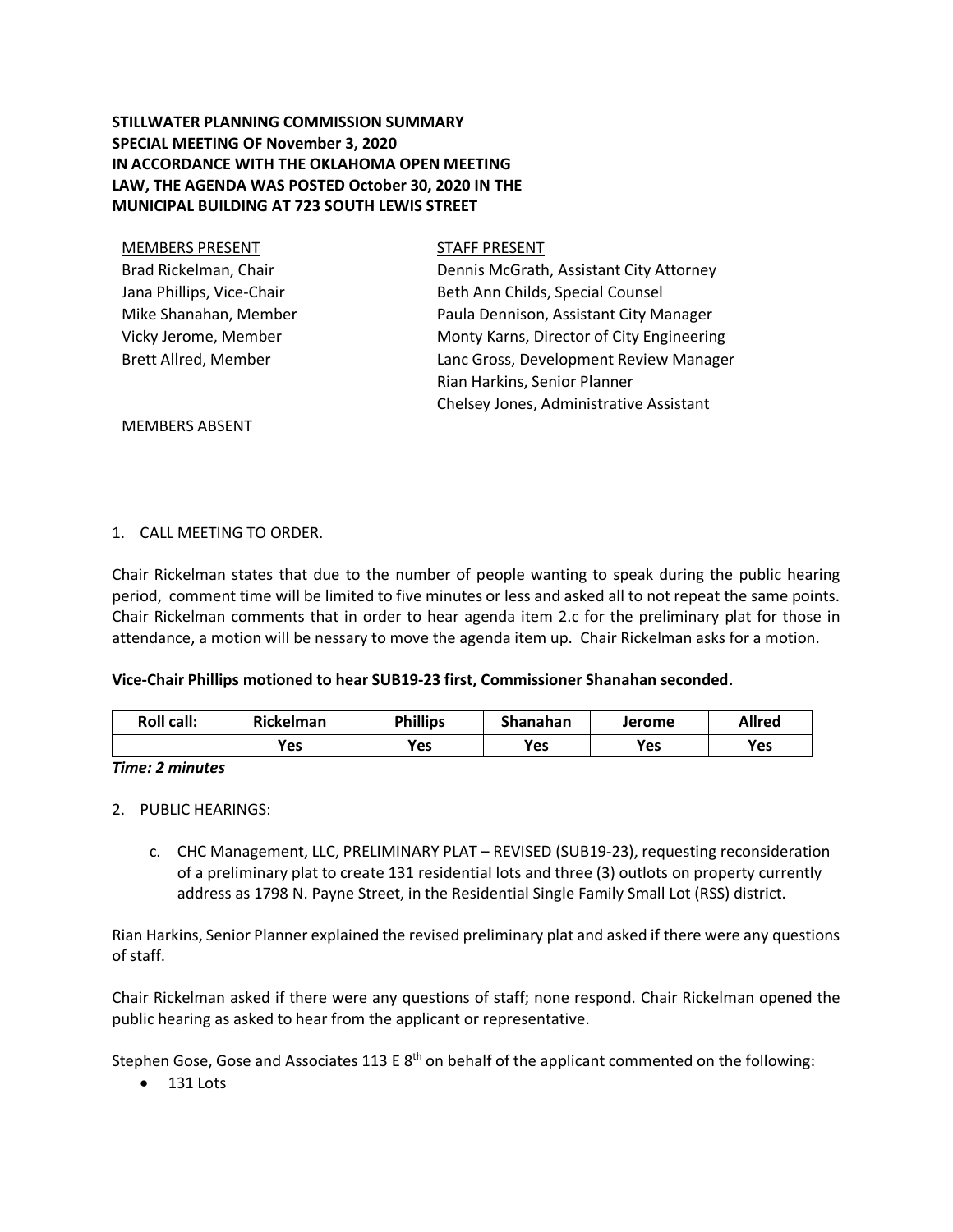Stillwater Planning Commission Meeting Summary Page **2** of **14** November 3, 2020

- Two points of access, one in the Northwest corner at Krayler and Skyline and another one on Payne
- The development will be in two phases
- Both access points will be apart of phase one
- This does take into concideration two of the three conditions from the conditional approval
- One is the removal of Moore to make it a pedestrian access
- Two is that Grandview in Eastridge the road is complete and will be open prior to phase two
- Traffic impact analysis has been done in consultation and approved by the city engineering staff

Chair Rickelman asked if anyone else would like to speak in favor of the item; none respond. Chair Rickelman asked if there was anyone who was there to speak in opposition and deffered over to Mrs. Paula Dennison, Assistant City Manager.

Mrs. Dennison said that they have established an overflow area for the planning commission meeting at the library and that there are two individuals there that would like to speak.

The following attendees at the Stillwater Public Library come to speak and have the following comments:

Mathew Wyckoff, 1824 E Sunrise Ave

- Doesn't trust the developer because he has not come through on any promises made
- Took longer than expected to repair his driveway that was cut and didn't repair it back to original state or let it cure long enough
- Will be putting all of the traffic in the school zone that is already over loaded
- The developer is willing to do the barest minimum to get what he wants out of the property instead of the right thing

Leslie Myer, 1102 N Payne St

- This is the fourth time that she has spoken before the commission concerning Skyline East
- Trying to protect their investments and maintain the safety and integrity of their neighborhood
- Hundreds of man hours and hundreds of dollars have been spent by ordinary citizens to defend what they hold dear
- The developer does not want to pay for the condition that was imposed by the Planning Commission and wants it to be approved without access to Jardot being required
- Assumes that drainage is another issue from all the runoff associated from all the heavy rain which is possibly why there has been a change from 132 homes and two outlots to 131 and three outlots
- Runoff from the contruction site ruined the neighbors pond
- Already have traffic and safety concerns before adding 131 new houses
- With the increase in developments there will be an increase in kids walking to the Jr High

Mrs. Dennison states that these were the only individuals signed up to speak from the the library.

Chair Rickelman asked if there was anyone else who wanted to speak in opposition.

Lanc Gross, Development Review Manager states that they are in the council chambers and there are three individuals who would like to speak.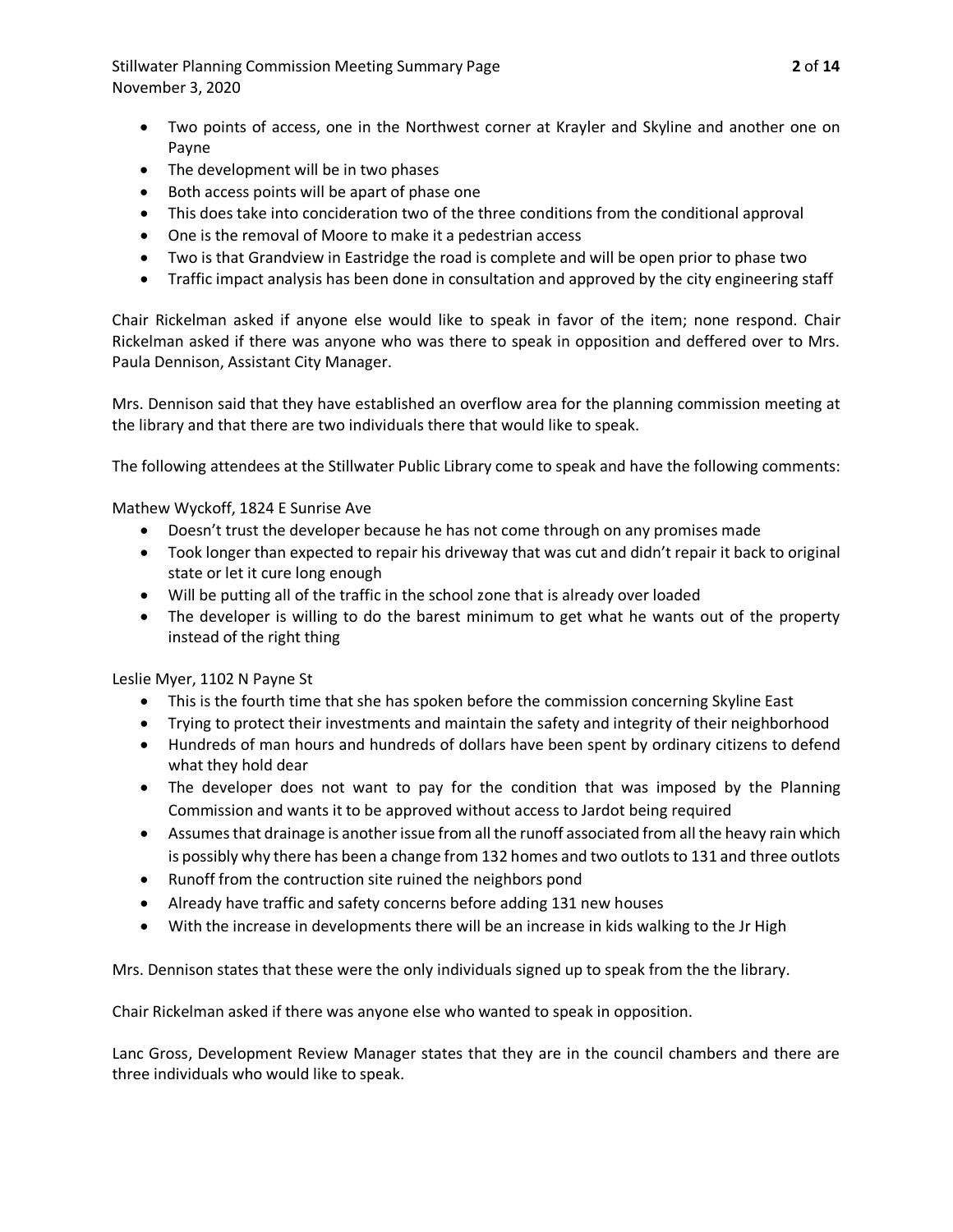The following attendees at the Municipal Building City Council Meeting Room come to speak and have the following comments:

Simon Ringsmuth, 1705 E Linda Ave

- Has a power point presentation
- On Feb 18<sup>th</sup> the Planning Commission approved the plat with three conditions one being an access road to Jardot and now the developer doesn't want to pay for that road
- The traffic study did not measure any of the traffic closest to Skyline East or pedestrian foot traffic
- Skyline and Krayler are already packed at school drop off and pick up
- The two access points both go out directly to a school zone
- Sunrise is not standard width and is too narrow for two cars to pass each other without one going into the grass
- Access to Jardot will keep from adding to the problem as well as let emergencey vehicles come and go to the neighborhood without going through other neighborhood streets
- The developer knew before starting construction that they would have to pay for the road and that there was never an expectation that the city was going to share the cost of it
- The developer wants to do another traffic study, however the numbers wouldn't be accurate because of the pandemic and schools not being open
- The road has already been build and is used daily by construction vehicles, it just needs to be paved

Bart Douglas, 1523 N Skyline commented on the following:

- Traffic is already bad and the traffic study wasn't done where it needed to be
- The existing road is already to narrow to handle the traffic

Mr. Gross comments that this was everyone that was there to speak.

Chair Rickelman asked if there was anyone on zoom or anyone else that would like to speak in opposition; none respond. Chair Rickelman closes the public hearing and asked for staff to present the findings and alternatives.

Mr. Harkins presented the findings and alternatives and asked if there were any questions for staff.

Chair Rickelman asked if there were any questions from the commission for staff; none responsd. Chair Rickelman asked if there was any discussion among the commissioners or a motion.

Vice-Chair Phillips asked Mr. Gose if the parcel of land that has connection to Brook St from the proposed development to Jardot was not included in the original plat yet now that access is made available and if that was under the ownership of the developer at this time. Mr. Gose said that he is not sure of the exact ownership but understands there is an agreement to allow construction access through there and storage of excess soil material from the excavation that has happened on site but isn't aware of the exact ownership.

Vice-Chair Phillips asked if he would know if it was owned by the developer. Mr. Gose states that earlier in the year, at the time the conditional approval was made, it was not owned nor controlled by the developer nor were any agreements in place;, those were put in place after Planning Commission; and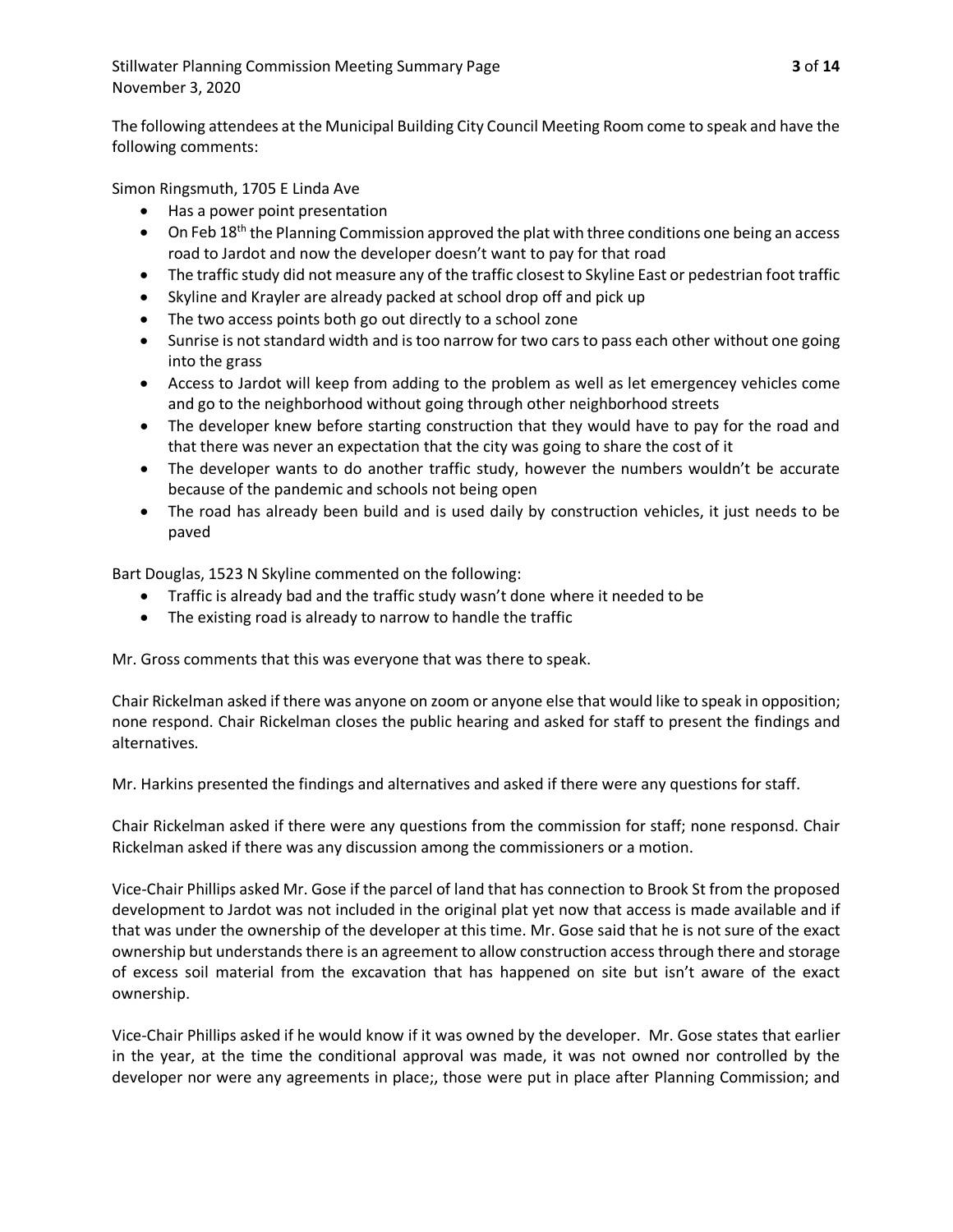Stillwater Planning Commission Meeting Summary Page **4** of **14** November 3, 2020

most of it was trying to get the large construction work off the neighborhood streets and to come in the back.

Chair Rickelman asked if there were any other questions or comments of the commission.

Vice-Chair Phillips comments on the following:

- That in looking at a broader picture, some items that are addressed in the comprehensive plan as well as in the transportation enhancement plan might provide a little more information as to why this connection is a good idea;
- The comprehensive plans states that local streets should be designed for low speed traffic with an emphasis on providing access;
- The connection to Jardot could provide that access to the major arterial; the trasnportation enhancement plan talks about the primary function of local streets is to provide access so that traffic speed and traffic volumes are low and travel distances are short;
- Seems that Brook St access would provide that function;
- In looking back at the comprehensive plan as the topic of safety of concern communicated
- Need to ensure new development patterns facilitate safety and providing street patterns that promote maximum safety and mobility for all modes of transportation while preserving the integrity of the neighborhood;
- This additional street to Jardot would be in keeping with that mantra.
- Also the other street that has been made to be a pedestrian only access that was also a requirement that was mentioned in the earlier approval, a recommendation from the Commission to the City Council which is certainly in keeping with the comprehensive plan.

Chair Rickelman asked if there were any other comments from the Planning Commissioners.

Commissioner Jerome asked staff or Monty Karns, Director of City Engineering what was is the City's desire for the connection to Jardot. Mr. Karns responds that he is one staff person among many that provide input; he agrees with the traffic engineering study and that he has been on record with saying that but that doesn't mean that he doesn't recognize that it will be an increase in traffic. Mr. Karns states agreement with the study in that the existing system will handle it. Mr. Karns continues commenting that when considering the whole and looking out into the future, would rather have the traffic coming to Sunrise and over to Jardot as opposed directly to Jardot, but that's not to say one is any better than the other.

Commissoner Jerome asked if the traffic study was done according to the guidelines set by the city; Mr. Karns responds that is correct and according to the Institute of Traffic Engineers guidelines as well.

Commissioner Shanahan expressed agreement with Vice-Chair Phillips comments about the comprehensive plan and how it relates to this development. Commissioner Shanahan comments that one of the citizens, Anthony Shores, provided a great job in an email outlining the similar points that Vice-Chair Phillips made and while the traffic study was done according to the guidelines, believes that it is fundamentally flawed in reflecting the living experience of the neighborhood as well as the future experience. Commissioner Shanahan asked if the traffic study was commissioned by the developer or the city.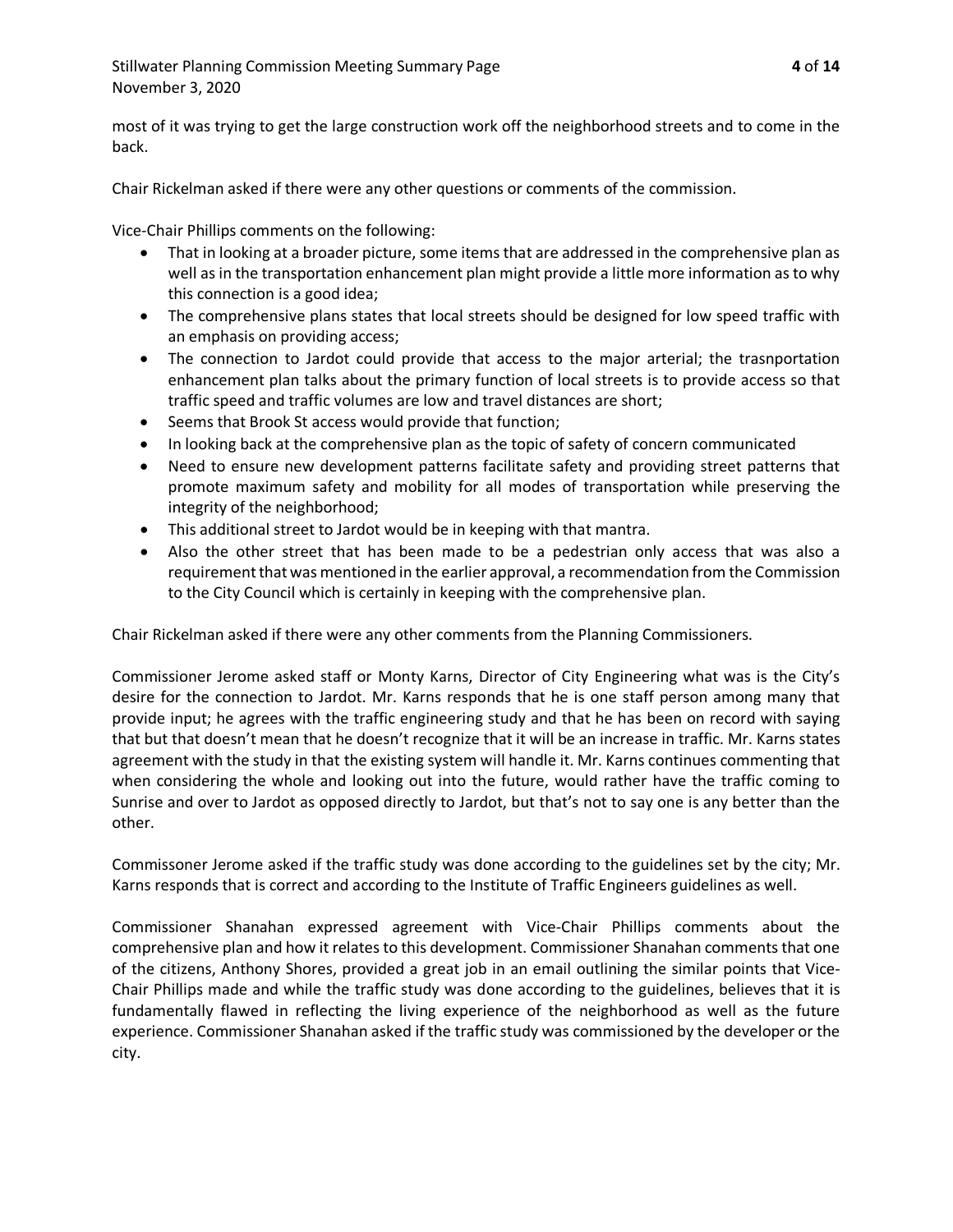Mr. Harkins responded that it was provided by the developer did at this stage to help illustrate their views on the traffic patterns related to this development and normally, traffic impact analysis is required when the final plat is submitted but they did it in advance.

Commissioner Shanahan questioned the objectivity of the traffic study given the source of the commission as nothing has changed since they made their determiniation at the February 18<sup>th</sup> meeting and doesn't believe that they should approve a plat that is trying to renege on a commitment that was made on the ingress/egress to Jardot and the pedestrian access on Moore.

Commissioner Allred stated that he feels like they have heard from most of the neighborhood, thanked them for speaking out, and their voices are heard; the Planning Commission will take that into consideration for tonight; and commended each and every one of them for reaching out as that is part of the democratic process and wished more people would take the time to do that.

Commissioner Shanahan comments that he believes the level of engagement of the citizens is something not only to be encouraged but to be grateful for as they're doing this and they weren't just speaking their mind and did a large amount of detailed research in making their case.

Chair Rickelman asked if there were any other questions or comments from the commissioners or if there is a motion.

Vice-Chair Phillips comments that she echoed the comments from Commissioners Shanahan and Allred and appreciates all of the neighborhood letting them know how they felt and that is was fairly objective.

Mr. Stephen Gose asked if he could participate and respond to the questions and allegations.

Beth Ann Childs, Special Counsel advisesthat if the Chair wanted to give the applicants' representative an opportunity to address a couple of the concerns with a set period of that that she didn't think there would be any harm in doing that.

Chair Rickelman states that if Mr. Gose had some comments that he would like to add that he may do so but that they aren't going to get into any back and forth he said she said.

Mr. Gose comments on the following:

- That he would like to defend his profession and the process that they've gone through with regard to the TIA being characterized as fundamentally flawed.
- It's the developers onus to provide a traffic impact study with a development at the final plat process.
- At the request of the Planning Commission and in conjunction with the developer, a traffic impact analysis was prepared with the preliminary plat to aid in these discussions.
- Discussed with city engineering staff prior to preperation of the scope and the study to clearly define what was expected to be analyze and look at.
- The report was reviewed by the city engineer and approved, saying it's fundamentally flawed and that engineers don't know what they are looking at, they followed the guidelines and followed the process and looked at what needed to be looked at.
- Local streets are meant to handle local traffic, small backups can be expected on those.
- To Monty's point Sunrise is a collector and the point of it is to get to Jardot.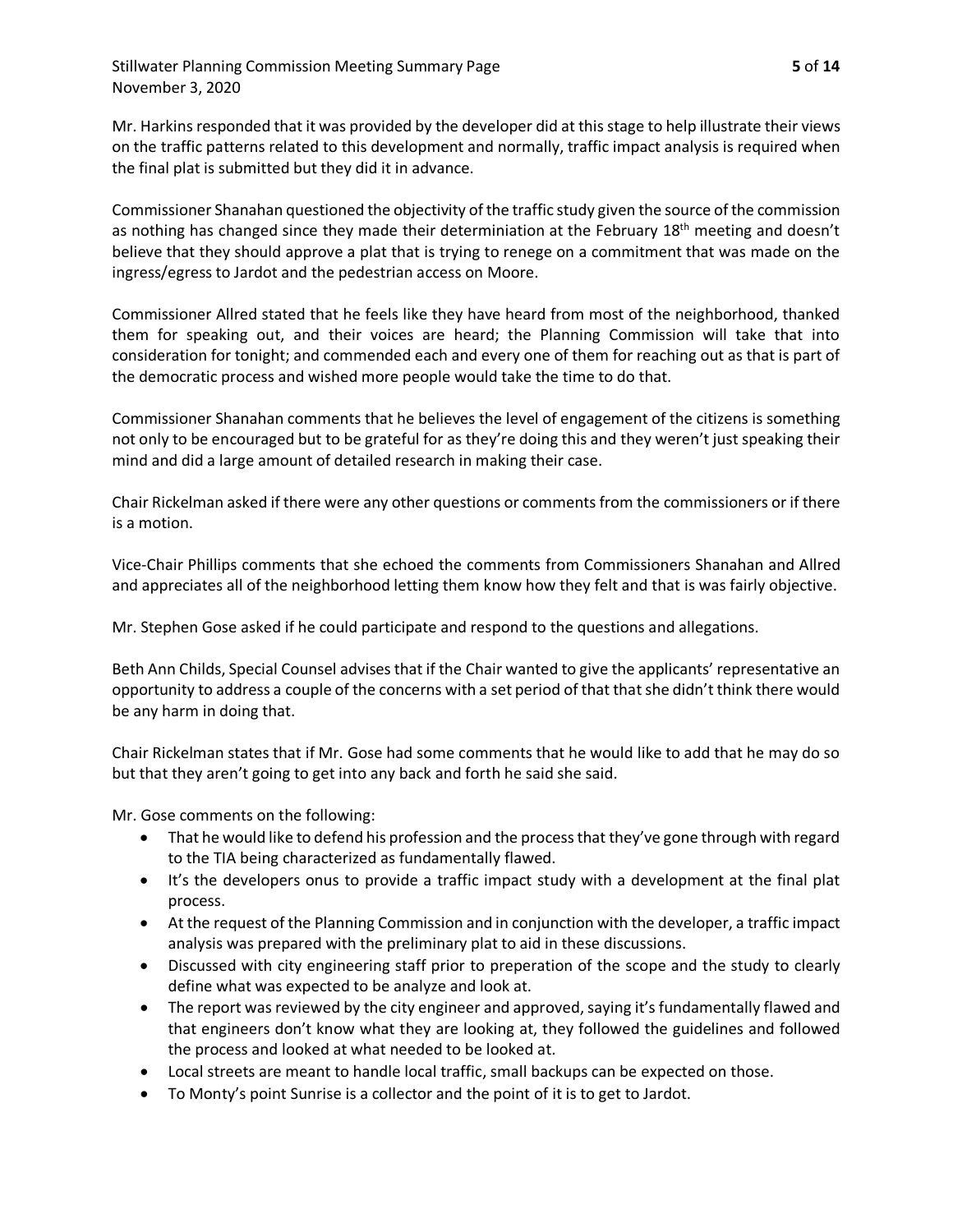Chair Rickelman asked if there was a motion unless there was more comments or discussion.

Roger Gose, Gose and Associates at 113 E. 8<sup>th</sup> Avenue comes to speak on the following:

- Here on behalf of the developer
- Sunrise keeps getting misrepresented and that it is represented as a safety problem.
- City of Stillwater paved it at 20 feet wide which doesn't meet any standards and it ought to be on the neighborhood or city to make that street safe.
- It being already not safe you shouldn't have a developer come and and say that they will fix it.
- Even though they are not asking for Sunrise it keeps coming up as an issue.
- Believes that Mr. Stephen Gose covered the traffic study but that the allegation that engineers don't know what they are doing goes all over him especially from a Planning Commissioner who is not trained in that field.

Chair Rickelman states that to progress they must come up with at least one of the three alternatives and that if they can't come up with a decision tonight, will have to choose the one that says to ask for additional information, or they reject or accept.

Vice-Chair Phillips states that she would like to talk through some possibilities about this and that it says to accept the findings and recommend to approve the proposed preliminary plat which is not the same plat that was previously approved and has the connection of Brook; it also says that alternative number two is to find that the plat is not appropriate use of the property which appears, in her opinion, that it is an appropriate use of the property but that the next bit of that alternative states that based on the impacts of the surrounding vicinity and believes that is where they are hung up. Vice-Chair Phillips states that if according the comprehensive plan, the transportation enhancement plan, and what was decided previously and recommenation by the Planning Commission to the City Coucil was to have the connection of Brooke from this development to Jardot that she would like to uphold the previous approval.

Vice-Chair Phillips asked staff if it is option three that is needed to request additional information to show a plat that has that connection.

Mrs. Childs states that if they are interested in a conditional approval of the plat, that they have the ability to do that with any specific recommended changes. Mrs. Childs states that the motion could be to approve the preliminary plat with the condition that the connection to Jardot is reflected on the documents submitted back to staff.

Chair Rickelman asked if they have to give a reason based on specifics or if they can just state it as that.

Mrs. Childs comments that having handled some of these matters before, her recommendation would be to make the motion if that's the direction they choose to go and make the recommendation of the conditional passage with the Jardot connection being constructed or identified on the plat and would follow it up with a subsequent identification as voted on by the Planning Commission of the areas of the comprehensive plan and the code that they feel like aren't being met; however, if they choose to go in this direction there should be a third motion that would instruct staff to draft a letter to the applicant identifying the reasons noted by the Planning Commission.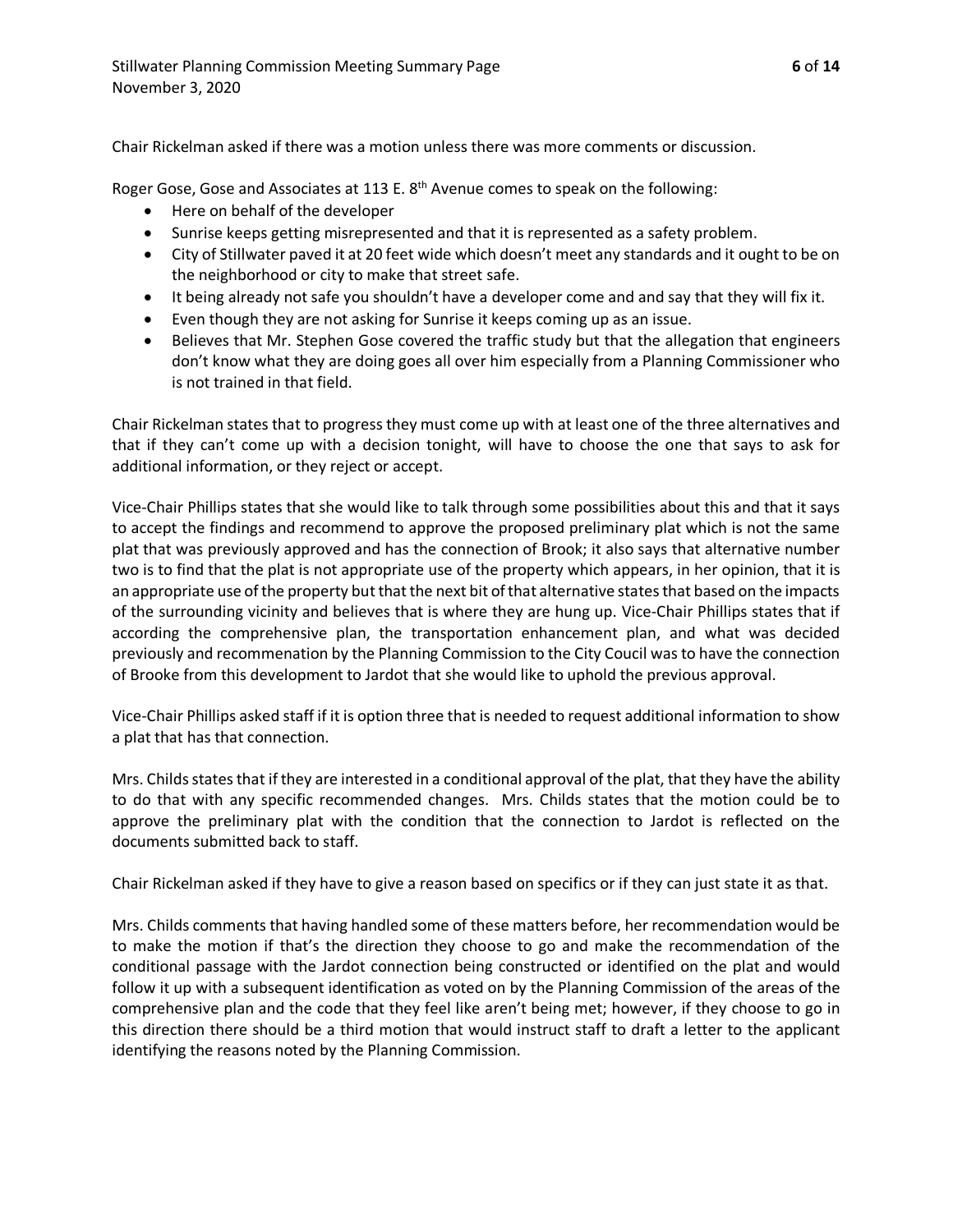Commissioner Jerome states that she is not sure that there has been a preliminary plat presented with Brooke to Jardot. Chair Rickelman responds that all they have in front of them is the proposed plat that they have presented, if they want something different it has to be noted at that.

**Vice-Chair Phillips moved to make a conditional approval of accepting the plat with the connection of Brooke from the proposed development to Jardot as previously found by the Planning Commission citing the items mentioned from the comprehensive plan and the transportation enhancement plan, Commissioner Shanahan seconded the motion.**

| <b>Roll call:</b> | <b>Rickelman</b> | <b>Phillips</b> | Shanahan | Jerome | Allred |
|-------------------|------------------|-----------------|----------|--------|--------|
|                   | <b>Yes</b>       | Yes             | Yes      | No     | No     |

*Time: 56 minutes*

Chair Rickelman states that since three was enough for the motion to pass, now need a motion to give their reasons for approval and why they added that additional condition.

Commissioner Allred states that he regrettably has to leave, appologized and left the meeting at 6:27 pm.

**Vice-Chair Phillips motioned referencing the comprehensive plan in chapter two where it addresses goals and guiding principles particularly the portion that promotes street patterns to provide maximum safety and mobility and provide a greater connectivity between different neighborhoods, they want to ensure a new development pattern that facilitates safety, connectivity, and mobility; Commissioner Shanahan seconded.** 

| <b>Roll call:</b> | <b>Rickelman</b> | <b>Phillips</b> | Shanahan | Jerome | Allred |
|-------------------|------------------|-----------------|----------|--------|--------|
|                   | Yes              | <b>Yes</b>      | Yes      | No     | Absent |

### *Time: 3 minutes*

Chair Rickelman states that the final point that Mrs. Childs made was that a motion to instruct staff to send a letter clarifying the reasons thereof and send it to the developer. Vice-Chair Phillips asked if that needed to be made in a motion as well; Chair Rickelman responded that he believes that is what Mrs. Childs was saying, so that city staff knows that they are directing them to do something. Mrs. Childs said that it's a really good way to memorialize the action of the Planning Commission.

**Vice-Chair Phillips moved to request staff to prepare a letter that would document both the chapters of the comprehensive plan and the transportation enhancement plan that she referenced so that there is a record of that; Commissioner Shanahan seconded.**

| <b>Roll call:</b> | <b>Rickelman</b> | <b>Phillips</b> | Shanahan | Jerome | <b>Allred</b> |
|-------------------|------------------|-----------------|----------|--------|---------------|
|                   | Yes              | Yes             | Yes      | Yes    | Absent        |

*Time: 2 minutes*

a. OZMJC, LLC, **MAP AMENDMENT (MA20-05),** requesting review and approval to rezone property addressed as 815, 817 & 823 N. Jefferson AND 924 W. McElroy Rd from Residential Two-Family (RT) to Residential Two-Family and Multi-Family (RTM) district to construct multiple principal structures on a lot at a higher density.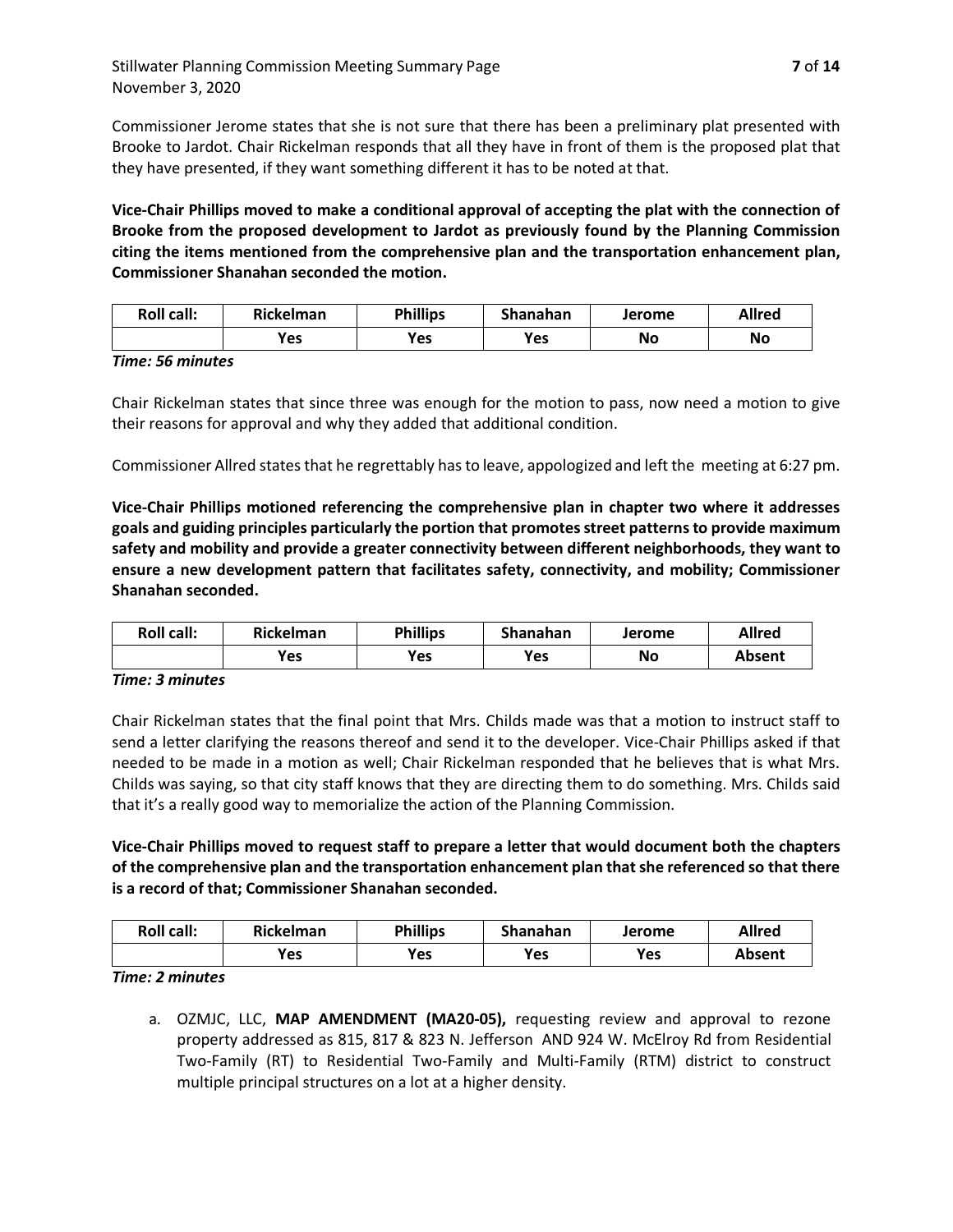Mr. Harkins presents staff's report and states that he believed that the agent for the applicant was in attendance and asked for questions of staff.

Chair Rickelman asked if there were any questions for city staff; none respond. Chair Rickelman opened the public hearing and asked for the representative to speak.

Mrs. Kelly Harris, Keystone Engineering at 923 S Lowry comes to speak on the following:

- The client is looking to add some infield development on the property.
- The area has a wide range of housing options from single family, duplexes, and small apartments.
- The owner would like to create a pocket neighborhood on the property and in order to do that, will need to be able to construct more than one principal structure on the property.
- In the current zoning classification of RT that is not allowed and that even though it's not allowed there are several properties within their development that are already using the multiple structures as separate living units.
- This request is updating on how the property is currently being used.
- Their development would add several more small single family home structures to the property in a common grass area in the middle.
- Even though there are several properties involved in the development, they will be limited in the density allowed due to the small size of the property.
- This type of development appeals to a wide range of demographics from university students to retired folks that are moving back to Stillwater but want to be able to walk to University events.
- Here to answer any questions.

Chair Rickelman asked if there were any questions of the applicant; none respond. Chair Rickelman asked if there was anyone else who would like to speak in favor of the item; none respond. Chair Rickelman asked if there was anyone there to speak in opposition of the item; none respond. Chair Rickelman closed the public hearing and asked for staff's findings and alternatives.

Mr. Harkins presented the findings and alternatives and asked if there were any questions of staff.

Chair Rickelman asked if there were any questions; none respond. Chair Rickelman asked if there was any discussion or a motion.

**Commissioner Jerome moved to accept findings and recommend approval as presented; Commissioner Shanahan seconded.**

| <b>Roll call:</b> | <b>Rickelman</b> | <b>Phillips</b> | Shanahan | Jerome | <b>Allred</b> |
|-------------------|------------------|-----------------|----------|--------|---------------|
|                   | Yes              | Yes             | Yes      | Yes    | Absent        |

*Time: 8 minutes*

b. Twenty 20 Investment Group, LLC, **MAP AMENDMENT (MA20-06)**, requesting review and approval to rezone property address as 908 E. 12<sup>th</sup> Avenue from Residential Single Family Small Lot (RSS) to Residential Multi-Family Urban (RMU) district.

Mr. Harkins statesthat the applicant has requested this item be deffered to the next Planning Commission meeting on November  $17<sup>th</sup>$  due to scheduling and logistics issues. Mr. Harkins presented the map amendment and asked if there were any questions of staff.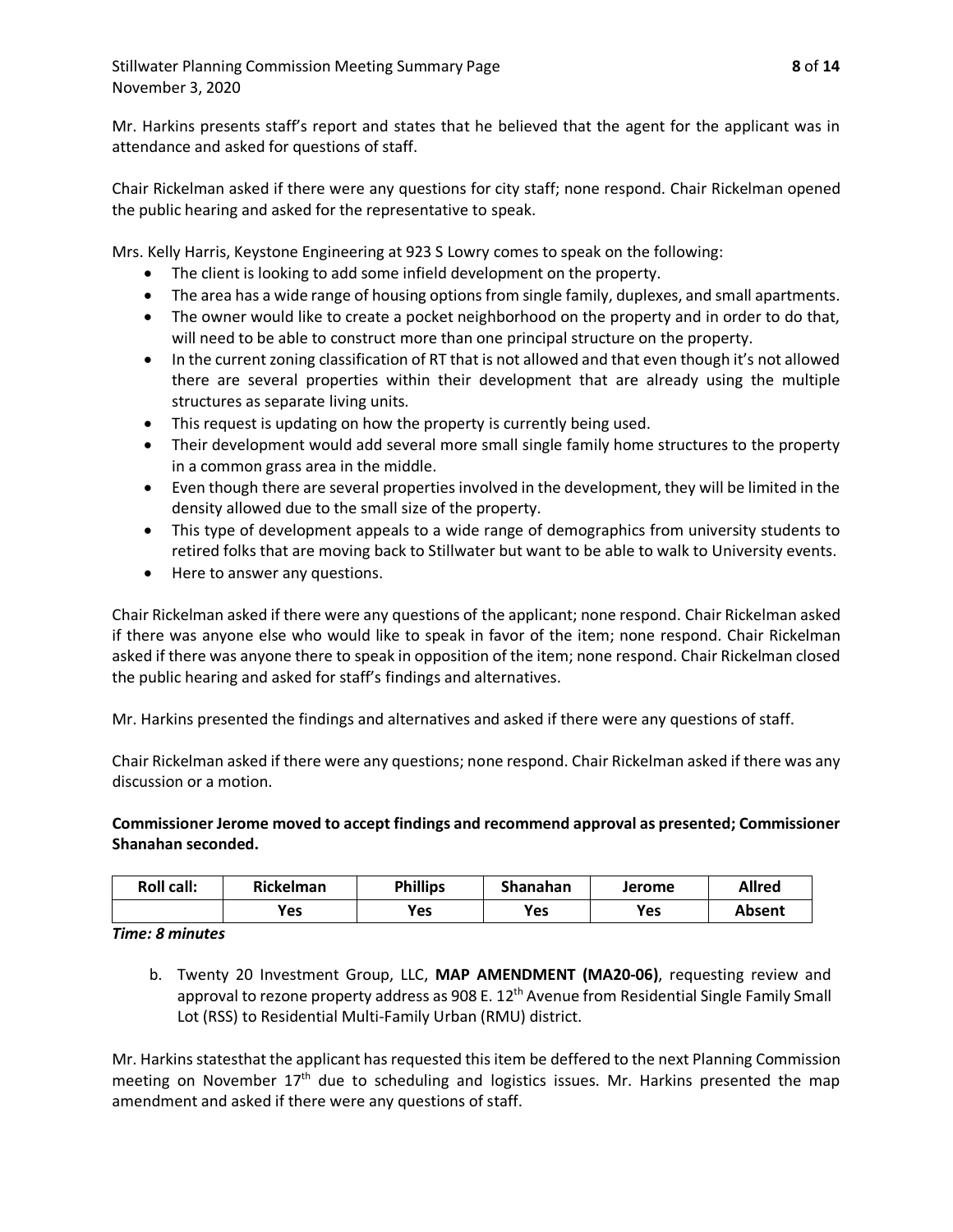Commissioner Jerome asked if he could explain what the structure is on the property right now. Mr. Harkins responds that to his understanding it was a structure that served as elderly housing; and they are looking at using it for a diversion type of program where people could choose to go there rather than serving a sentence in jail for drug or alcohol related offenses.

Commissioner Jerome said that she thought it had been used as a rental for multiple people since the time it was a nursing home and that it is still zoned RSS. Mr. Harkins responds yes, it is zoned RSS and that in the RSS zoning the only thing that is currently allowed is the traditional single family detached structure hence the request to rezone through the map amendment process to allow for something that might be more fitting.

Chair Rickelman asked if there was a motion to deffer to the November 17<sup>th</sup> Planning Commission.; and that the Planning Commission didn't have to accept the request but that is what is being requested.

## **Commissioner Jerome moved to allow them to defer to the November 17th Planning Commission meeting; Vice-Chair Phillips seconded.**

| <b>Roll call:</b> | <b>Rickelman</b> | <b>Phillips</b> | Shanahan | Jerome | <b>Allred</b> |
|-------------------|------------------|-----------------|----------|--------|---------------|
|                   | Yes              | <b>Yes</b>      | Yes      | Yes    | <b>Absent</b> |

*Time: 5 minutes*

d. C-Star Construction Services, PRELIMINARY PLAT (SUB20-16), requesting review and approval for a preliminary plat to create 16 residential lots for a new multi-family development on a portion of property addressed as 401 S. Cstar Blvd in the Residential Two-Family & Multi-Family (RTM) district.

Mr. Harkins presentedstaff report; comments that the the applicant was there to explain further; and asked if there were any questions of staff.

Chair Rickelman asked if there were any questions for staff.

Commissioner Shanahan asked if there was a notation in staff notes regarding the location in a floodplain. Mr. Harkins responds there was and that they did discuss that with the applicant's engineer and they are trying to locate the majority of the development outside of the floodplain and the remainder of the lots would be in the floodplain.

Vice-Chair Phillips asked if there was a requirement for a fire truck turn around. Mr. Harkins responds that this was discussed during the review process and that they have noted that engineering has looked at it and believe it adequate. Mr. Harkins comments that they do normally give these applications to fire as well as part of the review process and fire did not provide any comments requiring a turn around.

Mr. Harkins states that he would also note included are requests for variances to the subdivision process as part of the staff report as an attachment; and in order to do this, they are asking for those variances at the time of preliminary plat approval.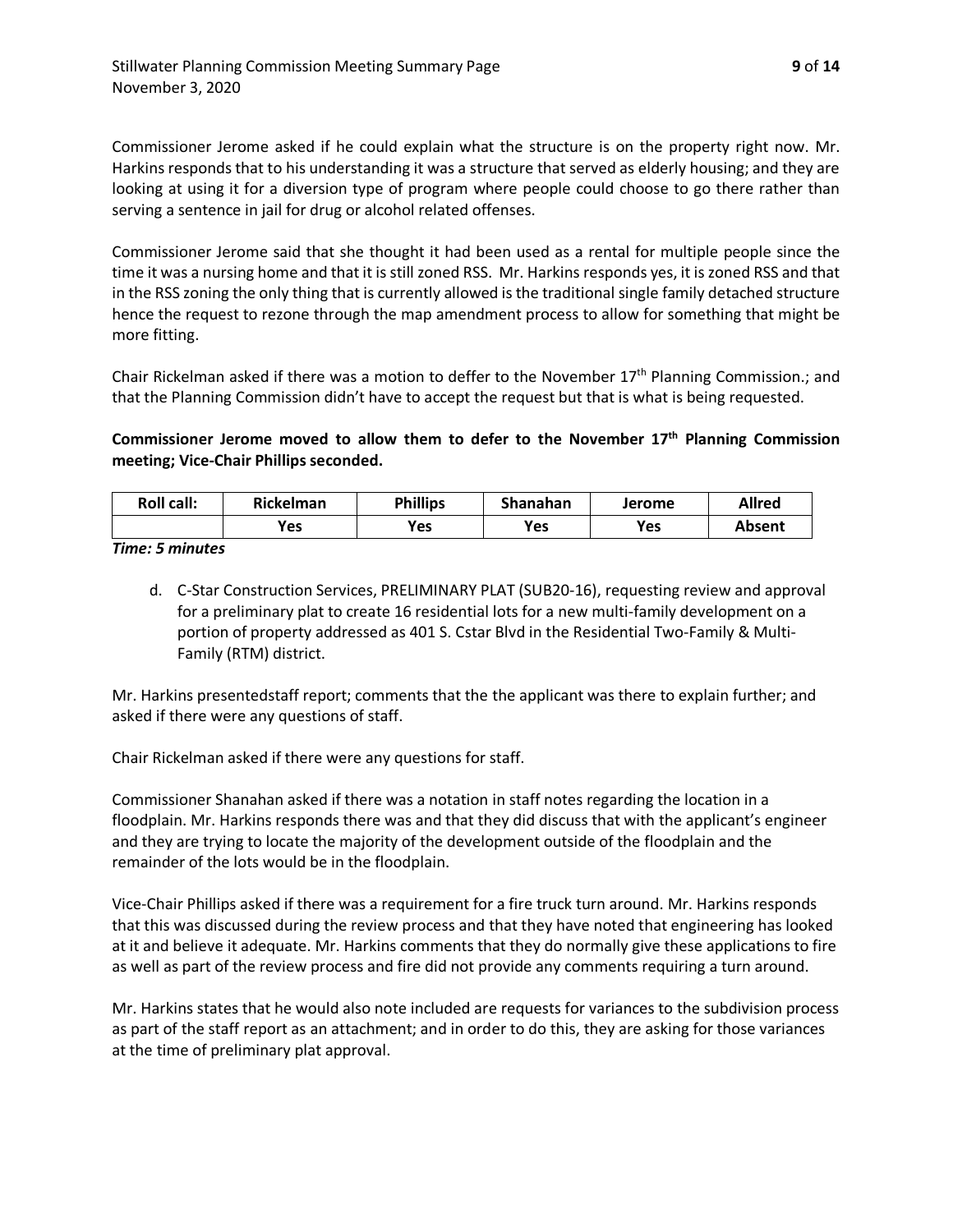Chair Rickelman asked if there were any other questions of staff; none respond. Chair Rickelman asked to hear from the applicant or the agent.

Mr. Stephen Gose, Gose and Associates at 113 E.  $8<sup>th</sup>$  Avenue comes to speak on the follwong:

- Here on behalf of C-Star asking for approval of this preliminary plat.
- It is eight building, thirty two units in the northwest corner of the Bourbon Street Square development.
- This area was brought out of the floodplain years ago with a mass grading plan associated with the overall development.
- The majority of this lot is outside the floodplain.
- There is a portion of it on the west side along the west property line there's a common swale between this and Squires Landing.
- Proposing to subdivide, each building would be on a lot and each building has four units.
- It would be held in a property owners association for common maintenance of the drives, parkings, and buildings to allow investment by individuals to buy buildings that are then managed by a parent company to rent them out.
- Each lot for instance lot one, would have a lot "a" and a lot "b". The "b" portion would be in the floodplain west of that drive lane so that for insurance purposes, they're only mortgaging the portion that is outside the floodplain and therefore don't have to get flood insurance if they don't want to.
- Its served by a common ingress/egress easement that runs north-south on the west side of the buildings.
- There is a "T" turnaround between lots six and seven that complies with the fire code, it has been on the plan from day one to meet fire code and to provide a place for trash trucks and other service vehicles to turn around.
- Utilities are available adjacent to the site and have worked through intitial layouts with electric, sewer, and water with city services and also talk to ONG.
- The exceptions they are asking for are to the RTM bulk standards with regard to lot area, lot size, and rear yard setbacks. These are listed on the face of the plat in the lower right hand corner. Typical rear setback in RTM is twenty feet, in this case these buildings abut a detention pond borrow area, part of the mass grading, the hole that was dug to pull dirt out of when the whole site was brought up out of the floodplain or the developable area. They are backing up to a lot that can never be developed and that fifteen feet will serve also as the electric easement based on discussions with Stillwater Electric.

Chair Rickelman asked if there were any questions of the applicant.

Vice-Chair Phillips comments that one of the items noted in the report was regarding that the enginering drainage was not submitted but then there is a reference for drainage analysis and will that be submitted later or is the drainage analysis that is shown accepted as is. Mr. Gose responds that there was a master drainage study done when the earth moving process happened and the creation of all the associated documents are with that; provided a preliminary drainage letter referencing that document and talked to engineering staff who have requested a full version of that study with the submittal of infrastructure improvement plans; and will further clarify with city engineering after approval of this preliminary plat and as preperation of the improvement plans begin.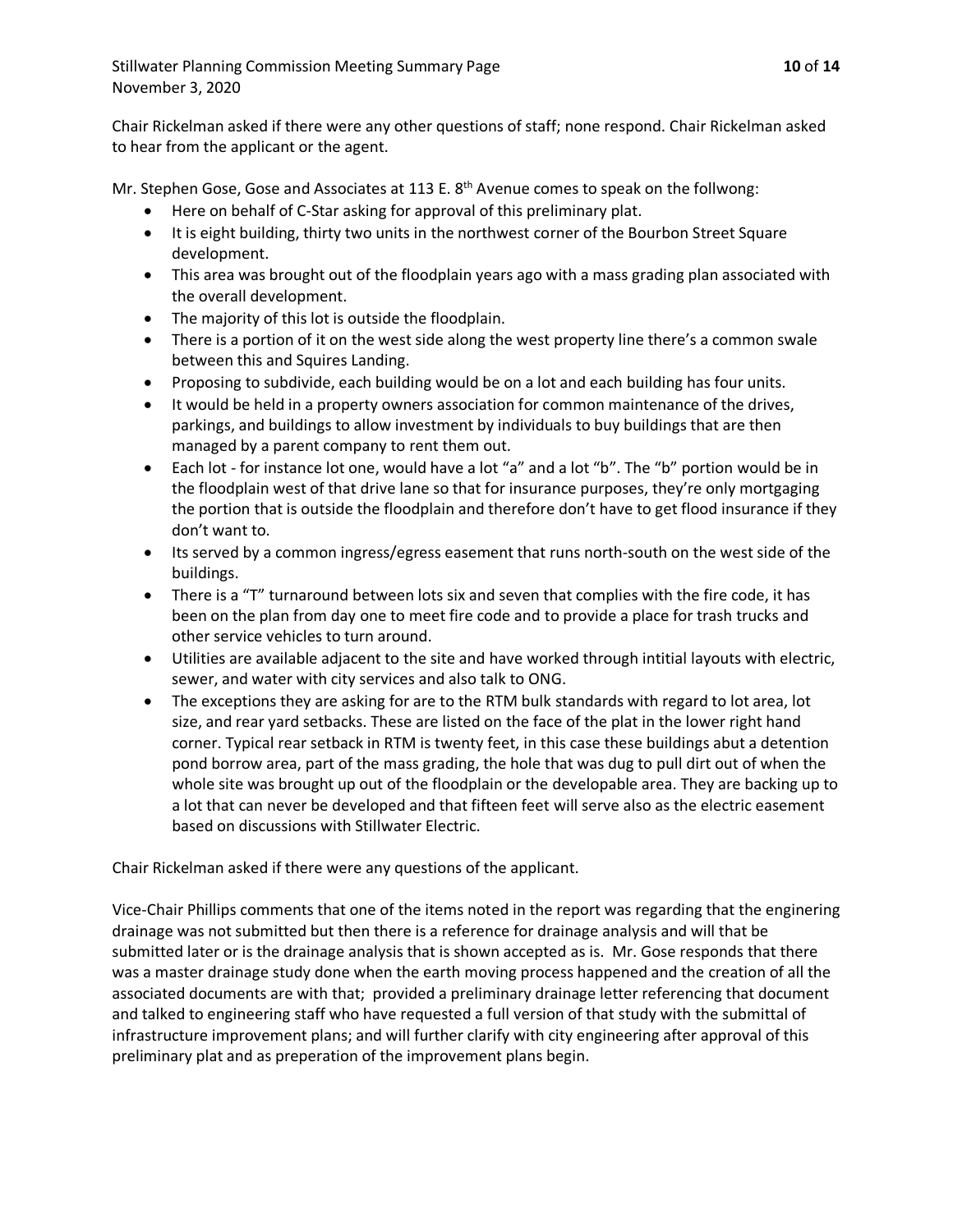Stillwater Planning Commission Meeting Summary Page **11** of **14** November 3, 2020

Chair Rickelman asked if there were any other questions; none respond. Chair Rickelman asked if there was anyone else who wished to speak in favor of the item; none respond. Chair Rickelman asked if there was anyone who wished to speak in opposition of the item; none respond. Chair Rickelman closed the public hearing and asked for staff's findings and alternatives.

Mr. Harkins presented the findings and alternatives and asked if there were any questions for staff.

Chair Rickelman asked if there were any questions, comments, or a motion.

Commissioner Shanahan said that this plan is an appropriate use of the area but that he would like it noted in the minutes that he has a concern about the floodplain, especially noting what happened in the spring and summer of 2019.

Chair Rickelman asked if there was a motion.

**Commissioner Jerome moved to accept findings and to recommend approval as presented; Vice-Chair Phillips seconded.**

| <b>Roll call:</b> | <b>Rickelman</b> | <b>Phillips</b> | Shanahan | Jerome | <b>Allred</b> |
|-------------------|------------------|-----------------|----------|--------|---------------|
|                   | Yes              | Yes             | Yes      | Yes    | Absent        |

*Time: 13 minutes*

e. Crafton Tull & Associates, FINAL PLAT (SUB20-15) requesting review and approval for the final plat of Frye Farms, Phase 1 to create a residential subdivision of 102 residential lots on property currently addressed as 1998 W. 32nd Avenue in the Residential Single Family Small Lot (RSS) district.

Mr. Harkins presented the final plat and asked if there were any questions for staff.

Chair Rickelman asked if there were any questions for staff.

Vice-Chair Phillips comments that the report states that, at the time the report was developed, that there were requested changes from the preliminary plat that have not been addressed and asked if staff has received a response on those requested changes.

Mr. Harkins respponds that staff has not seen a complete set of changes. Mr. Harkins further comments that one of the things that has come in right before they looked at the adjacent subdivision was the traffic impact analysis; after reviewing the TIA recommended that when these subdivisions were at full buildout there would be a need for a roundabout to be constructed at the intersection of 26<sup>th</sup> and Western but no specifics were discussed regarding the timing as far as when to be built between which phases or who would pay for it or right-of-way; the other information dealt mainly with connections for infrustructure and some of those questions have not been fully resolved yet; for example, looking at a lot of unplatted land between this phase and the lift station that they are connecting to to the north and the adjacent subdivision; they don't know how they are making those connections, whether it be through an easemnt that's temporary or other means; and the applicant's engineer may have some of those questions that they can answer.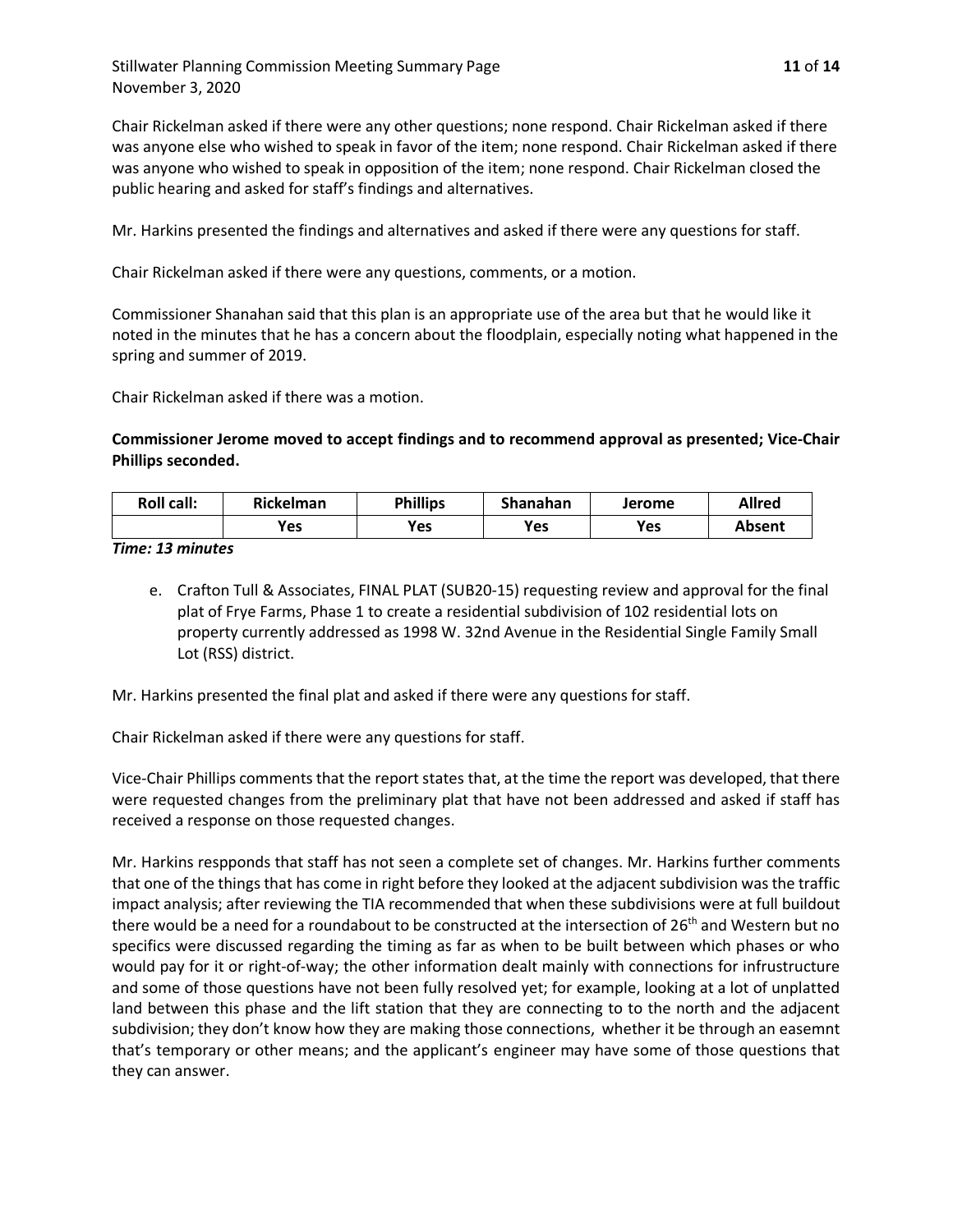Chair Rickelman asked for confirmation that the letter that staff sent to them dated October  $22^{nd}$  have not been answered and or updated to give responses to all those pieces. Mr. Harkins responds that is correct as they are still working through those but believes that they can work through them but that the applicant can answer to that as well.

Chair Rickelman asked if there were any other questions of staff; none respond. Chair Rickelman asked for the applicant or agent to speak.

Brad Reid, Crafton Tull & Associates 300 Pointe Parkway BLVD Yukon on behalf of the applicant:

- Working with SMC Consulting for the sanitary sewer system who will be building a lift station and providing a sanitary sewer connection at their northeast property line for them to tie into.
- The traffic impact analysis was turned in recently, the main issue was the intersection at  $26<sup>th</sup>$ .
- There were no other issues on the comment letter which cause him any concern for the final plat.

Vice-Chair Phillips comments that she agrees that there are quite a few items that seem to be detail oriented or just clarifications that can be tidied up moving forward; the items of more concern are the infrustructure the water, waste water, and storm water; and there are a lots of items that could impact the plat.

Mr. Reid said that he is not very familiar with the City of Stillwater's process but normally work with the City along the way even if they have received Planning Commission approval; it has to be accepted again and don't see any issues working with the city that will change the plat drastically.

Vice-Chair Phillips states that she appriciated Mr. Reid's response.

Chair Rickelman asked if there were any other questions for the applicant; none respond.

Chair Rickelman opend the public hearing and asked if there was anyone to speak in favor of the item; none respond. Chair Rickelman asked if there was anyone to speak in opposition of the item; none respond. Chair Rickelman asked if there was someone there, and were they wanting to speak in favor of or against the item.

Mr. Roger Gose, Gose and Associates 1120 E Connell comes to speak on the following:

- Expressed that he wasn't against the plat but that he had some comments on it.
- Has read through staff's review letter and there are comments on it that if not resolved at this point, will be additional easements, possibly easements removed, and there are deminsions missing.
- They are being asked to approve a final plat that goes forward to the City Council and he's never seen one come forward with 3 ½ pages of conditions.
- Asking staff, did the traffic impact analysis consider Western and  $32^{nd}$  and full buildout of those streets as the southwest part of the town continues to develop.
- Will there be additional right-of-way needed on Wester and  $32^{\text{nd}}$ .
- Western is showing a 50ft on one side but he doesn't know if that will be enough with the turn lanes and whatever else is needed.
- Also hasn't been able to look at a site distance diagram where  $29<sup>th</sup>$  comes out.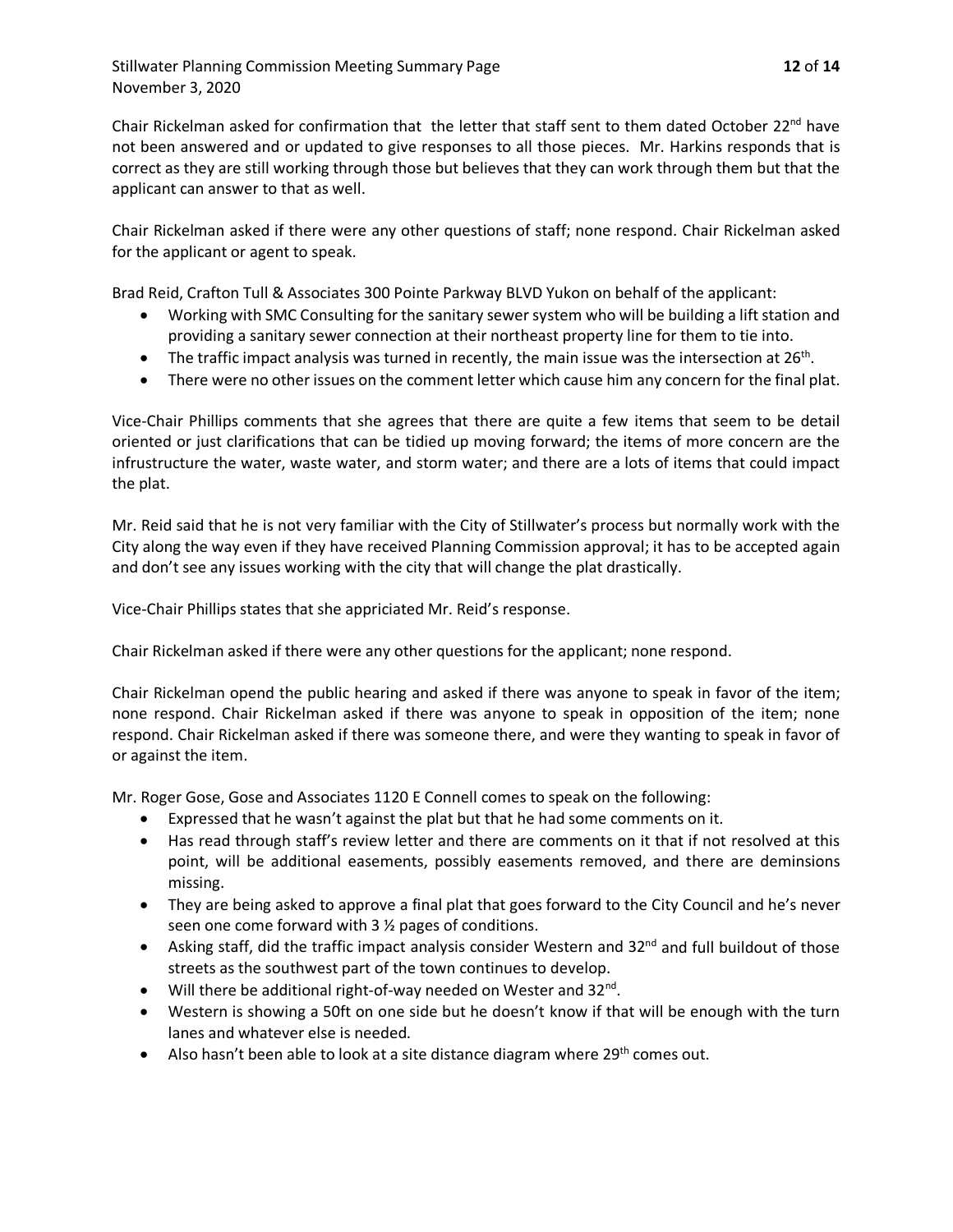Stillwater Planning Commission Meeting Summary Page **13** of **14** November 3, 2020

- There is a pretty good hill there and he doesn't know if there is enough site distance, which should have been addressed in the traffic impact analysis, if not, in the improvement plans and that this would be something for Mr. Karns to look into.
- There are just a lot of things left and doesn't think it is complete at this point and asked if anyone had any questions for him.

Mr. Karns states that in regards to the site distances and the traffic impact study, that he had met with transportation staff earlier in the week and asked them to get the improvement plans and check the site distance on Western where those intersections are coming out; one of the other comments was whether or not center left turn lanes into the subdivision was needed based on the traffic engineering study and they have asked for additional information on that; they did note in the traffic engineering report that one entrance to serve both subdivisions would probably be the preferable way to have that design; and this is one of the reasons staff would like to see a traffic impact analysis at the preliminary plat stage as apposed to the final plat stage, they raise some of these issues early on.

Chair Rickelman thanked Mr. Karns for speaking up on the topic. Chair Rickelman appologized for cutting anyone off and asked if there was anyone else there that was wanting to speak for or against. Chair Rickelman closed the public hearing and asked for staff's findings and alternatives.

Mr. Harkins presented the findings and alternatives and asked if there were any questions.

Commissioner Shanahan asked what the standard practice was in terms of accepting a final plat such as this that has so many open items or issues. Mr. Harkins responds that the standard practice would be to try and work through those issues before it goes to City Council; the improvements, acording to the land development code, have to be at a minimum accepted by the city; and if there are additional easements or things that are needed as part of the infrastructure those things would have to be worked through and approved by the city before staff would take the final plat and improvement plans to City Council to be accepted.

Chair Rickelman asked if any other commissioners had any further comment or questions. Chair Rickelman said that this is a part of a larger development and that there have been a number of different pieces come up in the past few meetings each time with a different person or representative from their organization and each one has made it seem that they are only there because the other guy wasn't. Chair Rickelman states that there are some concerns as there are a lot of open items in terms of a final plat and would feel more comfortable if they had a sense of the progress; and all there is at this point is a list of problems some of which are minor but others would have a large impact. Chair Rickelman states that he is not againstthis but is uncomfortable going forward at this time.

Vice-Chair Phillips asked if the Chair would be willing to entertain a motion; Chair Rickelman responds yes.

Vice-Chair Phillips verified with the applicant which date would be better to table the item to; Mr. Reid said that he didn't think that staff would have proper time to review if it was set for the next meeting and that a month out would be better.

**Vice-Chair Phillips moved that additional information be presented before they make a decision and that that information be in the form of a response to the staff letter with the requested questions and**